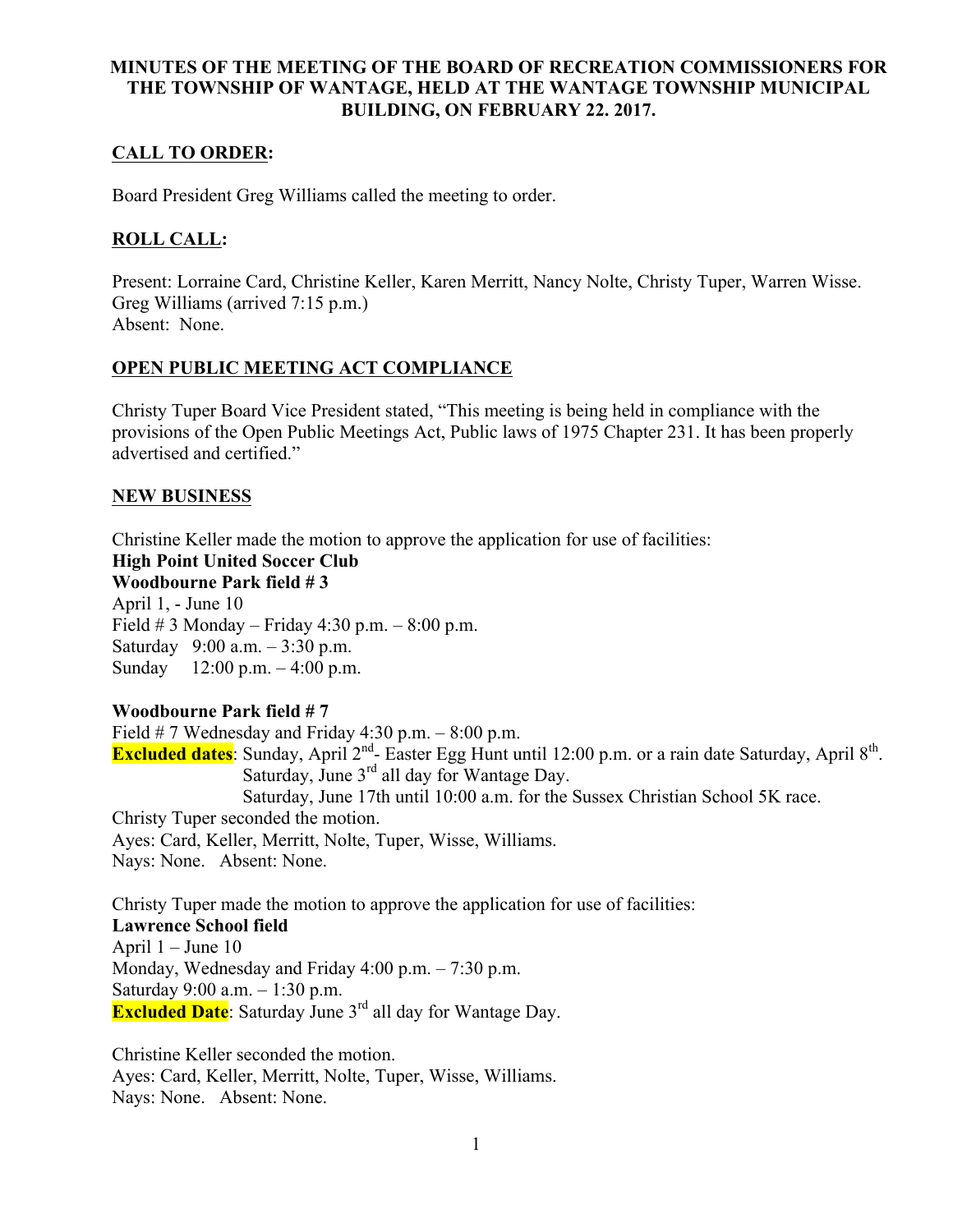Christine Keller made the motion to approve the application for use of facilities: **High Point Lacrosse Lawrence School field – practice field** April  $1 -$  June 15 Tuesday and Thursday  $5:00$  p.m.  $-7:00$  p.m. **Excluded Date**: Saturday June 3<sup>rd</sup> all day for Wantage Day.

Karen Merritt seconded the motion. Ayes: Card, Keller, Merritt, Nolte, Tuper, Wisse, Williams. Nays: None. Absent: None.

Christine Keller made the motion to approve the application for use of facilities: **Sussex Wantage Softball Woodbourne Park field # 1, 2** April 1, - July 1 Monday – Friday 5:00 p.m. – 8:00 p.m. Saturday – Sunday 8:00 a.m. - 8:00 p.m. **Excluded dates**: Sunday, April 2nd- Easter Egg Hunt until 12:00 p.m. or a rain date Saturday, April 8th. Saturday, June  $3<sup>rd</sup>$  all day for Wantage Day. Saturday, June 17th until 10:00 a.m. for the Sussex Christian School 5K race. Lorraine Card seconded the motion. Ayes: Card, Keller, Merritt, Nolte, Tuper, Wisse, Williams. Nays: None. Absent: None.

Christy Tuper made the motion to approve the application for use of facilities: **Opening Day** -**Sussex \ Wantage Softball and Baseball Woodbourne Park**  Saturday April 29 – 7:00 a.m. – 6:00 p.m. No rain date for opening day. Christine Keller seconded the motion.

Ayes: Card, Keller, Merritt, Nolte, Tuper, Wisse, Williams. Nays: None. Absent: None.

Christine Keller made the motion to approve the application for use of facilities: **Sussex Wantage Little League Baseball Lott Road fields #1, 2, 3 & 4 t-ball** April 1, – July 1 Monday – Friday 4:00 p.m. – 8:00 p.m. Saturday & Sunday 9:00 a.m. – 9:00 p.m. Lorraine Card seconded the motion. Ayes: Card, Keller, Merritt, Nolte, Tuper, Wisse, Williams. Nays: None. Absent: None.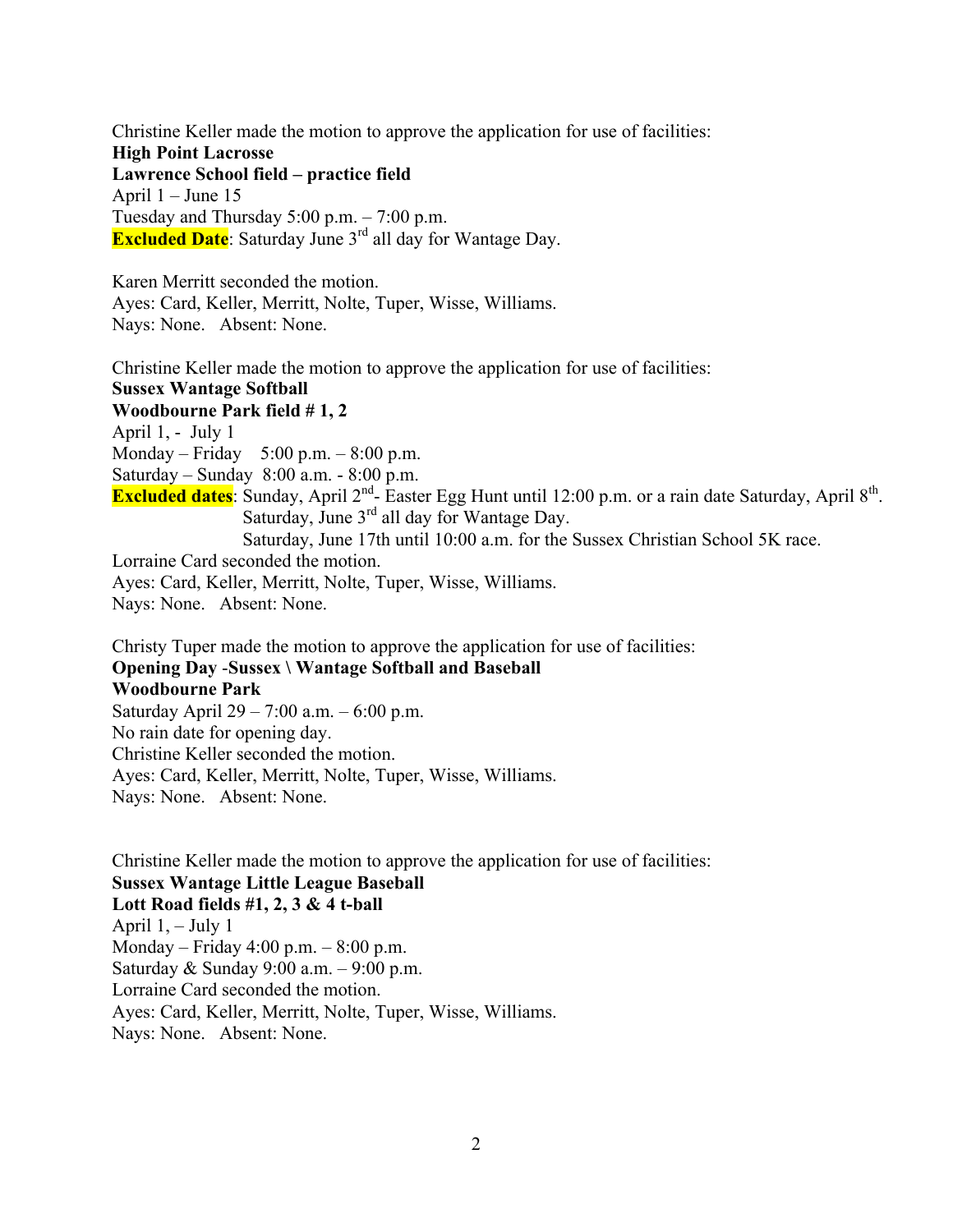Christine Keller made the motion to approve the application for use of facilities:

#### **Sussex Wantage Little League Baseball**

#### **Woodbourne Park field #4**

April  $1, -$  July 1

Monday- Friday 4:00 p.m. – 8:00 p.m.

Saturdays 9:00 a.m. – 9:00 p.m.

(Field usage will be worked out with Travel Baseball.)

**Excluded dates**: Sunday, April 2<sup>nd</sup>- Easter Egg Hunt until 12:00 p.m. or a rain date Saturday, April 8<sup>th</sup>. Saturday, June  $3<sup>rd</sup>$  all day for Wantage Day.

Saturday, June 17th until 10:00 a.m. for the Sussex Christian School 5K race.

Nancy Nolte seconded the motion.

Ayes: Card, Keller, Merritt, Nolte, Tuper, Wisse, Williams.

Nays: None. Absent: None.

Christine Keller made the motion to approve the application for use of facilities:

# **High Point Travel Baseball**

**Woodbourne Park field #4**

April  $1, -$  July 31

Sundays 8:00 a.m. – 6:00 p.m.

(Field usage will be worked out with Little League Baseball.)

**Excluded dates**: Sunday, April 2<sup>nd</sup>- Easter Egg Hunt until 12:00 p.m. or a rain date Saturday, April 8<sup>th</sup>. Saturday, June  $3<sup>rd</sup>$  all day for Wantage Day.

Saturday, June 17th until 10:00 a.m. for the Sussex Christian School 5K race.

Nancy Nolte seconded the motion.

Ayes: Card, Keller, Merritt, Nolte, Tuper, Wisse, Williams.

Nays: None. Absent: None.

Lorraine Card made the motion to approve the application for use of facilities:

#### **Sussex Christian School – 5K**

Woodbourne Park June 17, 2017 Saturday 6:00 a.m. – 10:00 a.m. Park will be closed 8:45 a.m. until 10:00 a.m. Christy Tuper seconded the motion. Ayes: Card, Keller, Merritt, Nolte, Tuper, Wisse, Williams. Nays: None. Absent: None.

Lorraine Card made the motion to approve the application for use of facilities: Application for use of facilities: **Sussex County YMCA Flag Football Woodbourne Park field #7** April 2, April 9, April 23, April 30 May 7, May 14, May 21 June 4, June 11, June 18 Sunday mornings 8:30 a.m. – 11:30 a.m. Karen Merritt seconded the motion. Ayes: Card, Keller, Merritt, Nolte, Tuper, Wisse, Williams. Nays: None. Absent: None.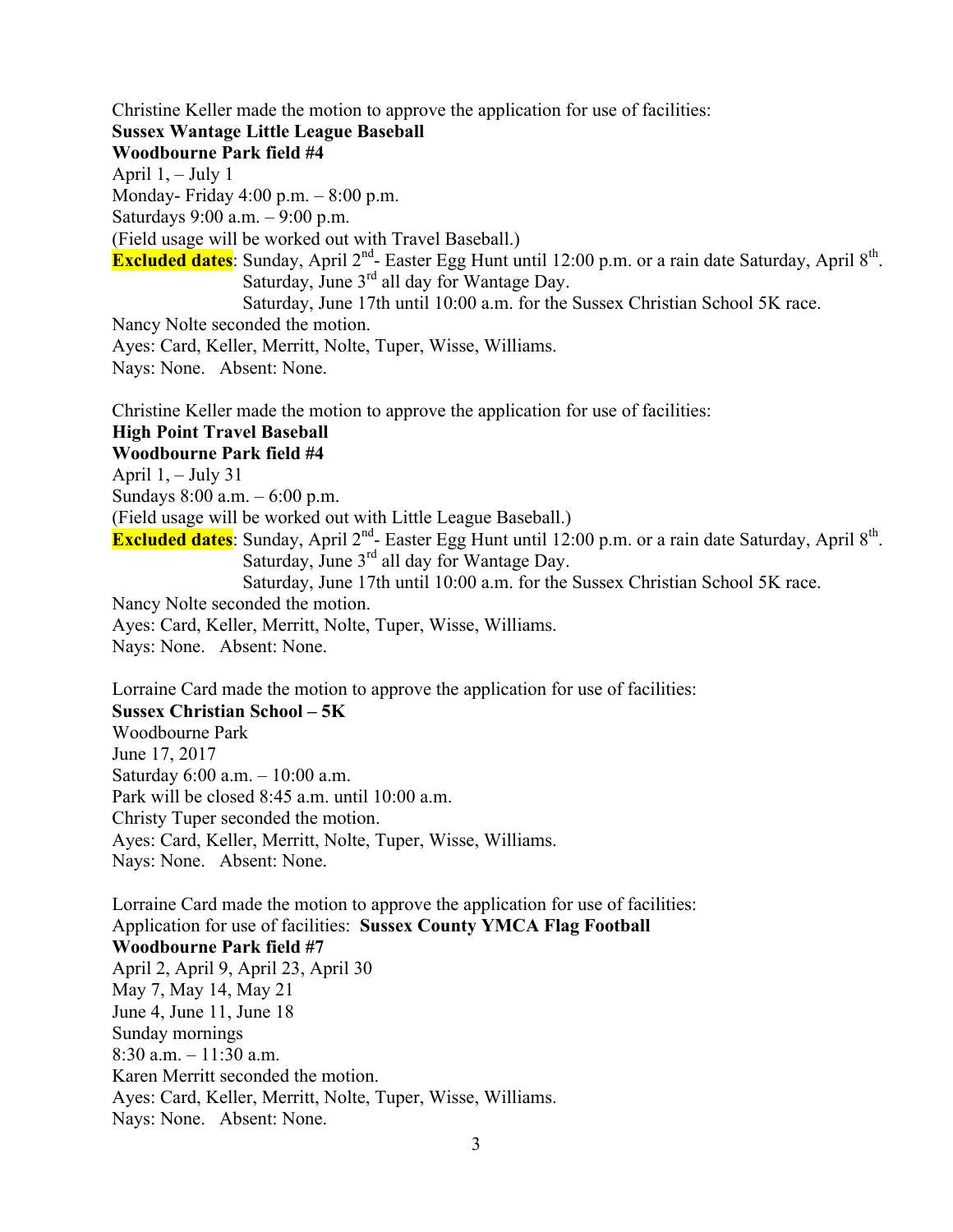Christy Tuper made the motion to approve the application for use of facilities: **North Jersey Flag Football Association Woodbourne Park field #8** April 2, - June 25 Sunday mornings 8:00 a.m.  $-1:00$  p.m. Christine Keller seconded the motion. Ayes: Card, Keller, Merritt, Nolte, Tuper, Wisse, Williams. Nays: None. Absent: None.

# **OLD BUSINESS**

Commission asked the sports leagues to have a partnership with the township and to get involved in Wantage Day, which is Saturday, June 3<sup>rd</sup>. Ideas should be submitted to the township by the end of April and will be discussed at the next recreation meeting.

The Mets bus trip is scheduled for Sunday, May 7, 2017 at 1:10 p.m. against the Miami Marlins. Ticket purchase is now on sale for \$60.00 a ticket at the Township Municipal Building.

Greg Williams asked for a follow-up on the Wantage Dog Park mud problem in the Spring and Fall. Arlene DeLaOsa stated that Stu Baker, the president of the Wantage Dog Park Association is aware of the problem and is in the process of raising funds so they can create a stone walking path, separate the park into sections, and re-seed.

# **COMMITTEE MEMBER REPORTS**

The Recreation Commission is in agreement with the nonprofit organization Welcome Home Vets Fund of New Jersey Inc. for the 2017 Veteran Memorial Car, Truck and Bike Show donations. It will be the second year the Commission will be using the organization. Lorraine Card made the motion to approve the organization for 2017 and Christine Keller seconded the motion. Ayes: Card, Keller, Merritt, Nolte, Tuper, Wisse, Williams. Nays: None. Absent: None.

# **APPROVAL OF MINUTES**

Lorraine Card made the motion to approve the January 25, 2017 minutes, Karen Merritt seconded the motion.

Ayes: Card, Keller, Merritt, Nolte, Tuper, Wisse, Williams. Nays: None. Absent: None.